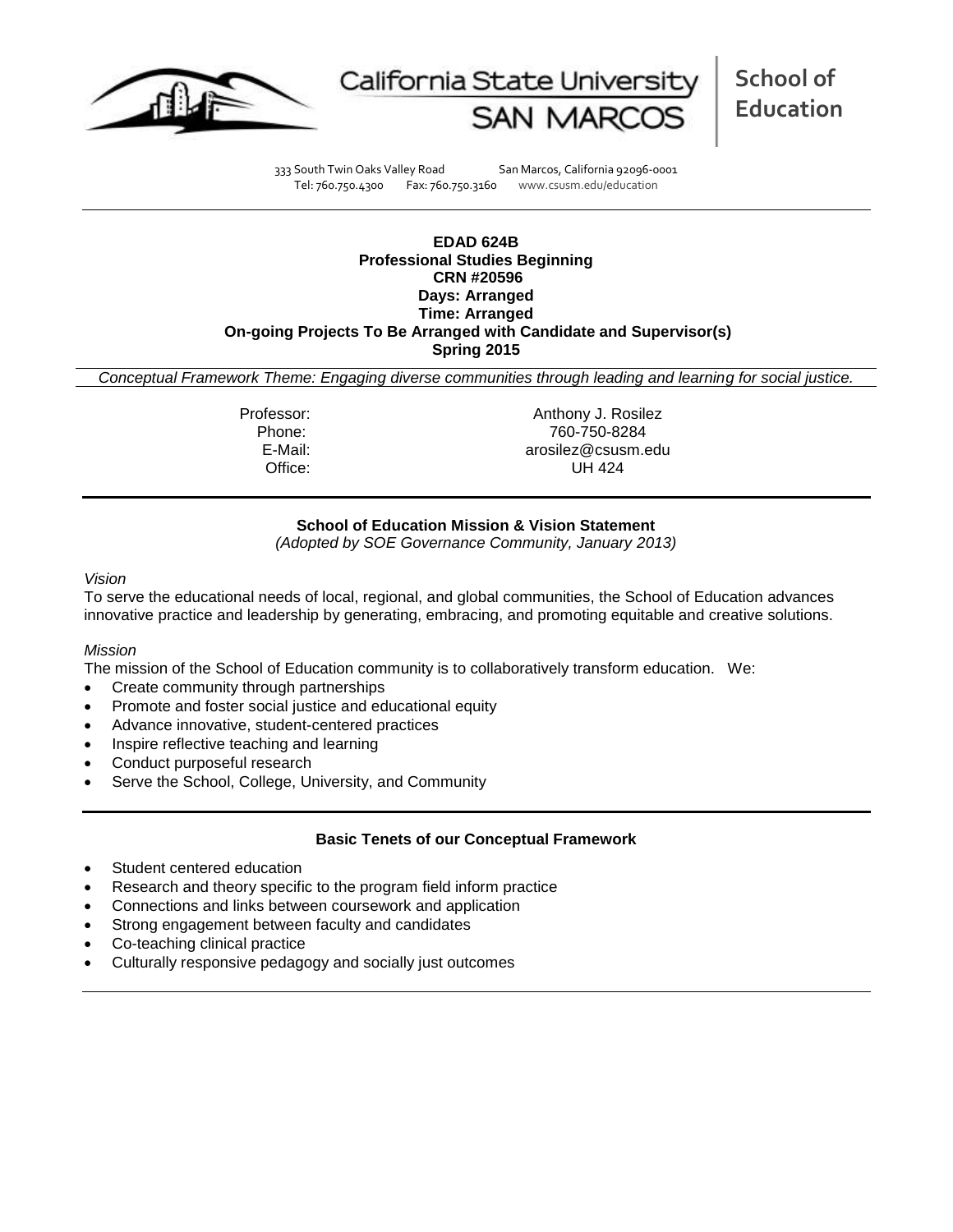#### **COURSE DESCRIPTION**

This course provides students with basic on-site experiences appropriate to an entry-level administrator. Students will work closely with an on-site administrator and University instructional supervisor in the development and implementation of a plan for field experiences including basic preliminary administrative functions. Students will develop a paper, project, or other product, collaboratively agreed upon with the supervisory team, which integrates learning from the fieldwork and which will be used by the cooperating site. *Graded Credit/ No Credit*

### **Course Prerequisites**

Progression through the Program

### **Course Objectives**

Students will design and complete leadership projects aligned with Leadership Standards and Course Objectives in current semester. Students will engage in leadership roles that demonstrate their knowledge and skills in working with adults to achieve outcomes and make progress toward standards.

## **Unique Course Requirements**

Students will engage in a minimum of 15 hours (equivalent of 1 unit) in planning and implementing the leadership project.

**Required Texts**

**None** 

# **STUDENT LEARNING OUTCOMES**

The course objectives, assignments, and assessments have been aligned with the CCTC standards for a California Preliminary Administrative Services Credential. This course is designed to help teachers seek skills, knowledge, and attitudes necessary to assist schools and district in implementing effective programs for all students. The successful candidate will be able to merge theory and practice in order to realize a comprehensive and extensive educational program for all students. Candidates will be required to formally match alignment with the following Leadership Standards in this course:

Standard 2: Teaching and Learning Standard 3: management and Learning Environment Standard 6: External Context and Policy

#### **GENERAL CONSIDERATIONS**

#### **Assessment of Professional Dispositions**

Assessing a candidate's dispositions within a professional preparation program is recognition that teaching and working with learners of all ages requires not only specific content knowledge and pedagogical skills, but positive attitudes about multiple dimensions of the profession. The School of Education has identified six dispositions – social justice and equity, collaboration, critical thinking, professional ethics, reflective teaching and learning, and life-long learning—and developed an assessment rubric. For each dispositional element, there are three levels of performance - *unacceptable*, *initial target*, and *advanced target*. The description and rubric for the three levels of performance offer measurable behaviors and examples.

The assessment is designed to provide candidates with ongoing feedback for their growth in professional dispositions and includes a self-assessment by the candidate. The dispositions and rubric are presented, explained and assessed in one or more designated courses in each program as well as in clinical practice. Based upon assessment feedback candidates will compose a reflection that becomes part of the candidate's Teaching Performance Expectation portfolio. Candidates are expected to meet the level of *initial target* during the program.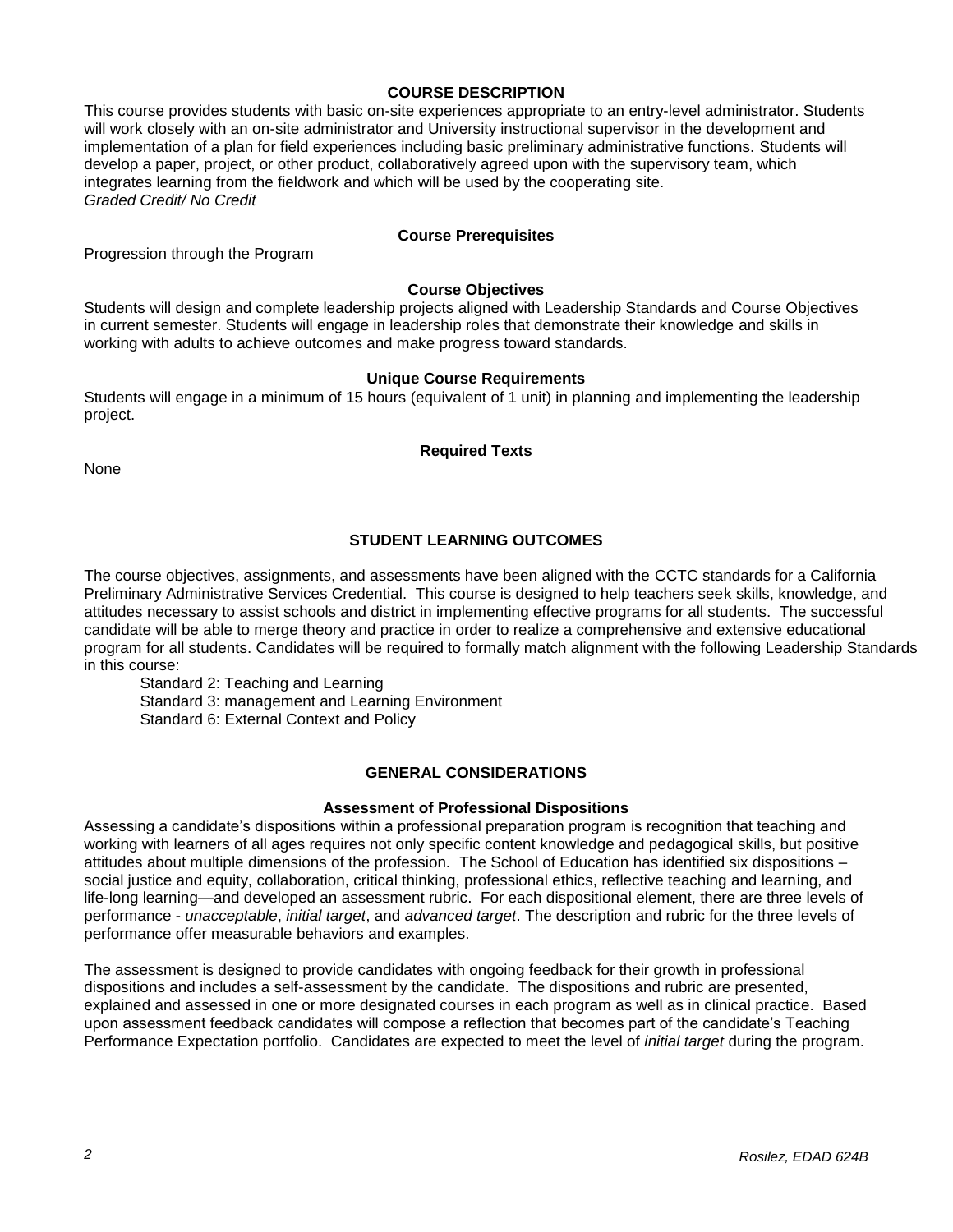#### **School of Education Attendance Policy**

Due to the dynamic and interactive nature of courses in the School of Education, all candidates are expected to attend all classes and participate actively. At a minimum, candidates must attend more than 80% of class time, or s/he may not receive a passing grade for the course at the discretion of the instructor. Individual instructors may adopt more stringent attendance requirements. Should the candidate have extenuating circumstances, s/he should contact the instructor as soon as possible. *(Adopted by the COE Governance Community, December, 1997).*

#### **Students with Disabilities Requiring Reasonable Accommodations**

Candidates with disabilities who require reasonable accommodations must be approved for services by providing appropriate and recent documentation to the Office of Disable Student Services (DSS). This office is located in Craven Hall 4300, and can be contacted by phone at (760) 750-4905, or TTY (760) 750-4909. Candidates authorized by DSS to receive reasonable accommodations should meet with their instructor during office hours or, in order to ensure confidentiality, in a more private setting.

#### **All University Writing Requirement**

Students must prepare written Proposal and Reports about their Projects. The Reports require narrative style reflections on their learning experiences. These written proposals and reports meet the university writing requirements of at least 2500 words.

#### **CSUSM Academic Honesty Policy**

"Students will be expected to adhere to standards of academic honesty and integrity, as outlined in the Student Academic Honesty Policy. All written work and oral presentation assignments must be original work. All ideas/materials that are borrowed from other sources must have appropriate references to the original sources. Any quoted material should give credit to the source and be punctuated with quotation marks.

Students are responsible for honest completion of their work including examinations. There will be no tolerance for infractions. If you believe there has been an infraction by someone in the class, please bring it to the instructor's attention. The instructor reserves the right to discipline any student for academic dishonesty in accordance with the general rules and regulations of the university. Disciplinary action may include the lowering of grades and/or the assignment of a failing grade for an exam, assignment, or the class as a whole."

Incidents of Academic Dishonesty will be reported to the Dean of Students. Sanctions at the University level may include suspension or expulsion from the University.

#### **Plagiarism:**

As an educator, it is expected that each candidate will do his/her own work, and contribute equally to group projects and processes. Plagiarism or cheating is unacceptable under any circumstances. If you are in doubt about whether your work is paraphrased or plagiarized see the Plagiarism Prevention for Students website [http://library.csusm.edu/plagiarism/index.html.](http://library.csusm.edu/plagiarism/index.html) If there are questions about academic honesty, please consult the University catalog.

#### **Use of Technology**

Candidates are expected to demonstrate competency in the use of various forms of technology (i.e. word processing, electronic mail, Moodle, use of the Internet, and/or multimedia presentations). Specific requirements for course assignments with regard to technology are at the discretion of the instructor. Keep a digital copy of all assignments for use in your teaching portfolio. All assignments will be submitted online, and some will be submitted in hard copy as well. Details will be given in class.

#### **Electronic Communication Protocol**

Electronic correspondence is a part of your professional interactions. If you need to contact the instructor, e-mail is often the easiest way to do so. It is my intention to respond to all received e-mails in a timely manner. Please be reminded that e-mail and on-line discussions are a very specific form of communication, with their own nuances and etiquette. For instance, electronic messages sent in all upper case (or lower case) letters, major typos, or slang, often communicate more than the sender originally intended. With that said, please be mindful of all e-mail and on-line discussion messages you send to your colleagues, to faculty members in the School of Education, or to persons within the greater educational community. All electronic messages should be crafted with professionalism and care.